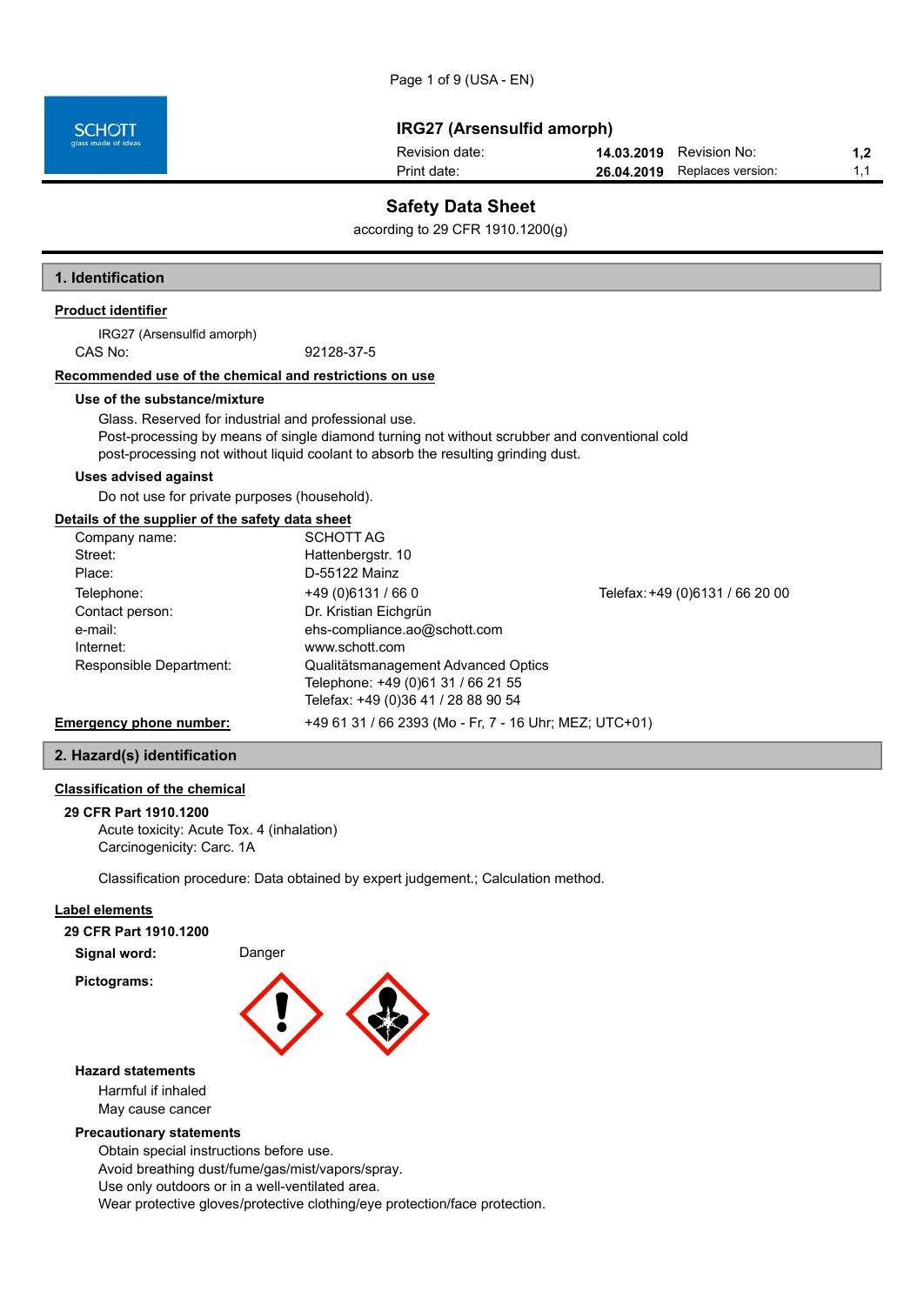

| Revision date: | <b>14.03.2019</b> Revision No: | 1.2 |
|----------------|--------------------------------|-----|
| Print date:    | 26.04.2019 Replaces version:   | 11  |

## **Safety Data Sheet**

according to 29 CFR 1910.1200(g)

If inhaled: Remove person to fresh air and keep comfortable for breathing. Call a poison center/doctor if you feel unwell. If exposed or concerned: Call a poison center/doctor. Store locked up. Dispose of waste according to applicable legislation.

#### **Hazards not otherwise classified**

In case of inhalation (particulates and dust): Irritation to respiratory tract. A repeated, excessive dust exposure can cause pneumoconiosis.

## **3. Composition/information on ingredients**

#### **Substances**

#### **Chemical characterization**

Glass, nonoxide, chemicals CAS No.: 92128-37-5 EC No.: 295-731-7

As the substance glass is not included in the candidate list of substances of very high concern, currently there are no information duties according to article 33 of REACH. However for the production of glass we may use substances, which are on the candidate list and had been included in Annex XIV of the REACH regulation or could be included in future. These powdery substances are not present as such in the final glass; they are fully integrated into the glass matrix through the melting process. Thus they lose their original characteristics. With unintended use, some of these substances may be released from the matrix and become bioavailable.

The following substances can be extracted and are bioavailable:

#### **Hazardous components**

| CAS No         | Components                                            | Quantity          |
|----------------|-------------------------------------------------------|-------------------|
| 1327<br>7-53-3 | arsenic trioxide<br>: trioxide:<br><b>I</b> diarsenic | %<br>$0,00025-2,$ |

#### **4. First-aid measures**

#### **Description of first aid measures**

#### **After inhalation**

Provide fresh air. When in doubt or if symptoms are observed, get medical advice.

## **After contact with skin**

particulates and dust: In case of skin reactions, consult a physician.

#### **After contact with eyes**

particulates and dust: Rinse immediately carefully and thoroughly with eye-bath or water. In case of eye irritation consult an ophthalmologist.

**After ingestion**

particulates and dust: Get medical advice/attention.

## **Most important symptoms and effects, both acute and delayed**

No known symptoms to date.

#### **Indication of any immediate medical attention and special treatment needed**

Treat symptomatically.

#### **5. Fire-fighting measures**

#### **Extinguishing media**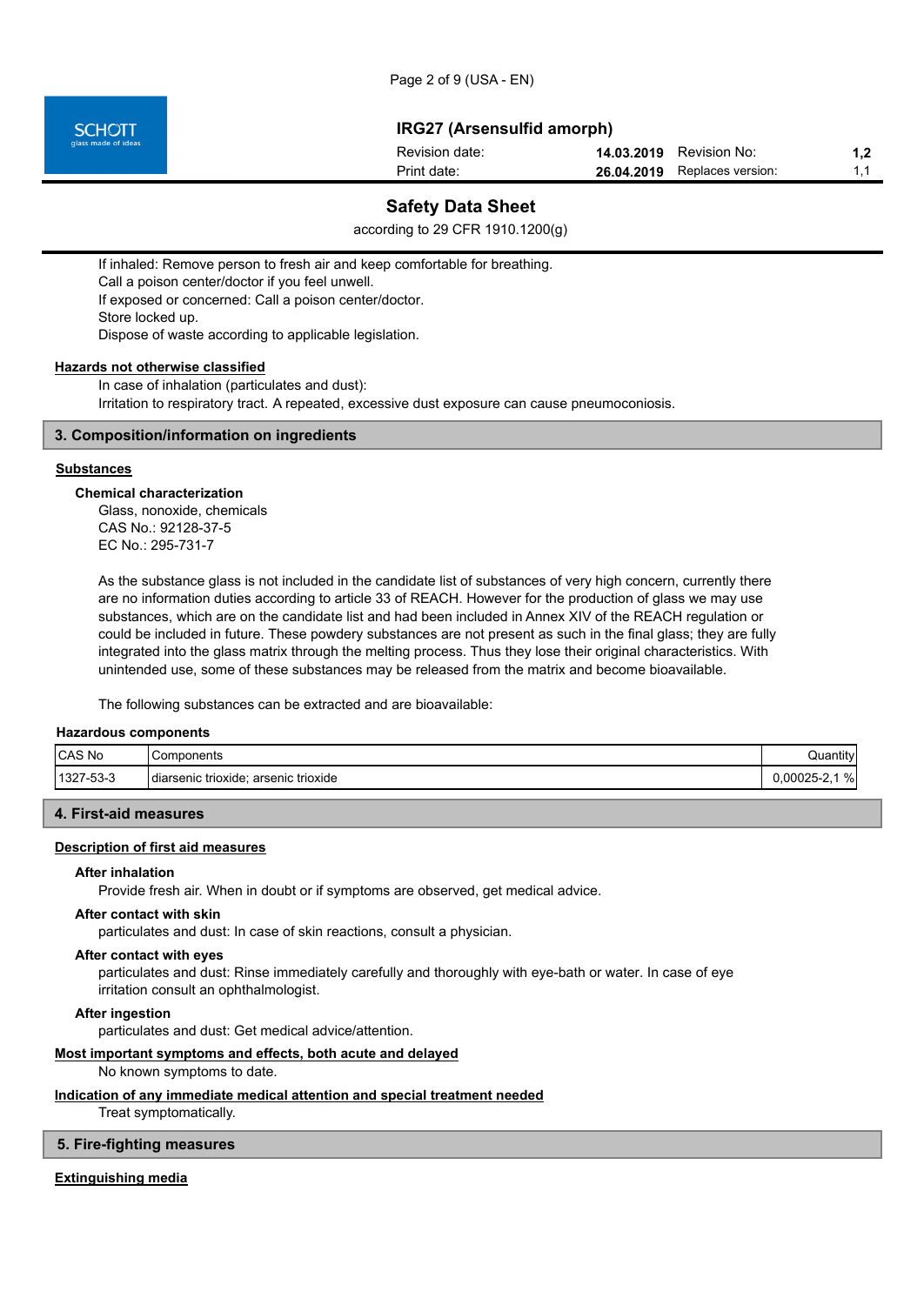| Revision date: | <b>14.03.2019</b> Revision No:      |  |
|----------------|-------------------------------------|--|
| Print date:    | <b>26.04.2019</b> Replaces version: |  |

## **Safety Data Sheet**

according to 29 CFR 1910.1200(g)

#### **Suitable extinguishing media**

Co-ordinate fire-fighting measures to the fire surroundings.

### **Specific hazards arising from the chemical**

The product itself does not burn. In case of fire may be liberated: Metal oxide smoke, toxic

#### **Special protective equipment and precautions for fire-fighters**

Wear a self-contained breathing apparatus and chemical protective clothing. Full protection suit.

### **Additional information**

Supress gases/vapours/mists with water spray jet. Collect contaminated fire extinguishing water separately. Do not allow entering drains or surface water.

#### **6. Accidental release measures**

#### **Personal precautions, protective equipment and emergency procedures**

Provide adequate ventilation. Avoid dust formation. Do not breathe dust. Avoid contact with skin, eyes and clothes. Use personal protection equipment.

## **Environmental precautions**

Do not allow to enter into surface water or drains.

## **Methods and material for containment and cleaning up**

Take up mechanically. Treat the recovered material as prescribed in the section on waste disposal.

#### **Reference to other sections**

Safe handling: see section 7 Personal protection equipment (PPE): see section 8 Disposal: see section 13

#### **7. Handling and storage**

#### **Precautions for safe handling**

#### **Advice on safe handling**

Provide adequate ventilation. Avoid dust formation. Do not breathe dust. Avoid contact with skin, eyes and clothes. Use personal protection equipment.

#### **Advice on protection against fire and explosion**

No special fire protection measures are necessary.

#### **Conditions for safe storage, including any incompatibilities**

#### **Requirements for storage rooms and vessels**

Keep locked up. Store in a place accessible by authorized persons only. Provide adequate ventilation as well as local exhaustion at critical locations. Store in a dry place.

#### **Hints on joint storage**

Do not store together with: Strong acid, hydrofluoric acid, phosphoric and phosphorous acid, Alkali (lye), concentrated

#### **Further information on storage conditions**

Protect from moisture.

#### **8. Exposure controls/personal protection**

#### **Control parameters**

#### **Exposure limits**

| <b>ICAS No.</b> | Substance                               | ppm | ma/m <sup>3</sup> | $f$ / $c$ cl | Categorv  | Origin     |
|-----------------|-----------------------------------------|-----|-------------------|--------------|-----------|------------|
|                 | Arsenic inorganic compounds, as As      |     | 0.01              |              | TWA (8 h) | ACGIH-2018 |
| 7440-38-2       | `Arsenic, inorganic compounds (as As) . |     | 0.01l             |              | TWA (8 h) | PEL        |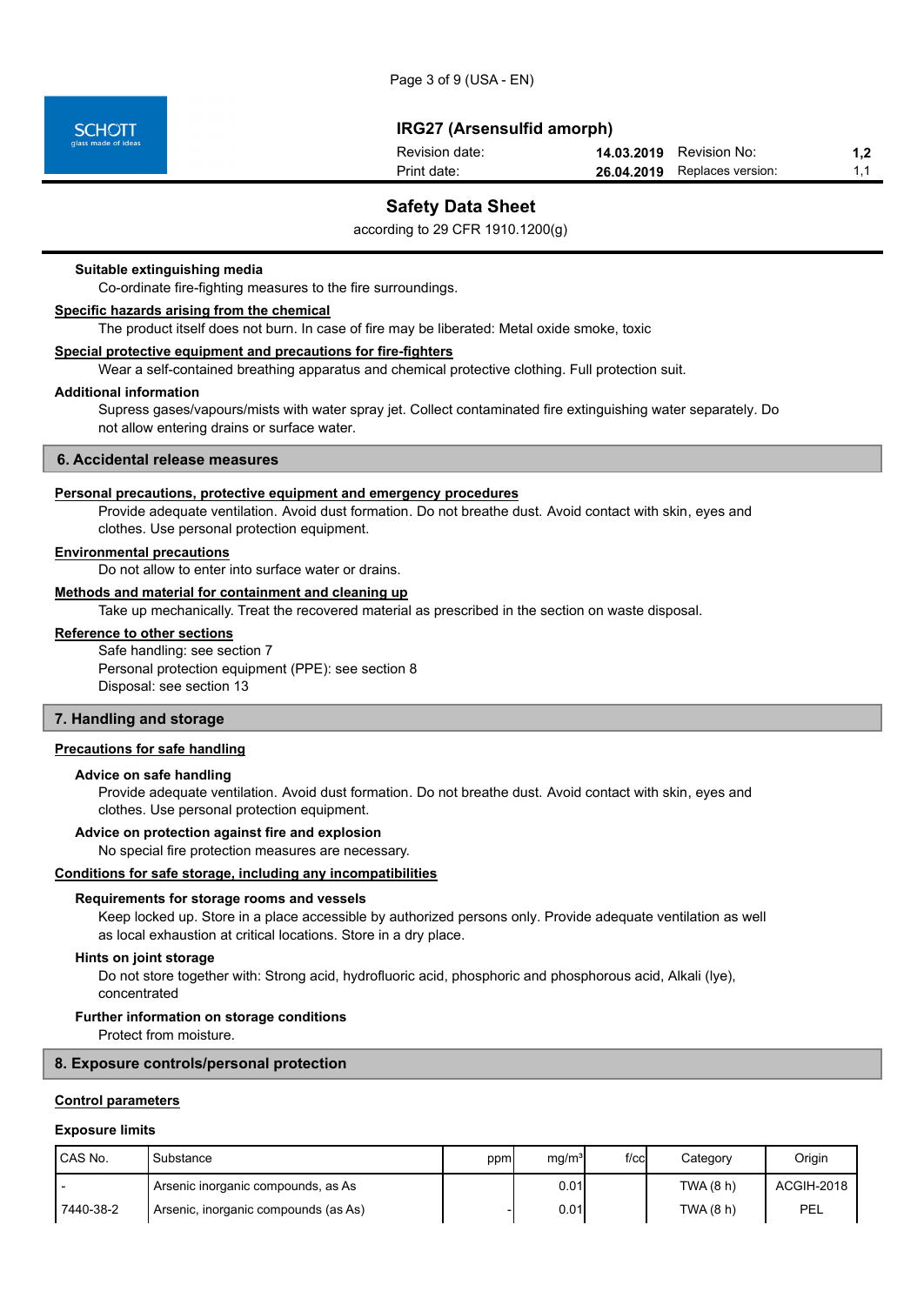Page 4 of 9 (USA - EN)



## **IRG27 (Arsensulfid amorph)**

| Revision date: | <b>14.03.2019</b> Revision No: | 1.2 |
|----------------|--------------------------------|-----|
| Print date:    | 26.04.2019 Replaces version:   |     |

## **Safety Data Sheet**

according to 29 CFR 1910.1200(g)

**Exposure controls**



## **Appropriate engineering controls**

Provide adequate ventilation as well as local exhaustion at critical locations. Technical measures and the application of suitable work processes have priority over personal protection equipment.

#### **Protective and hygiene measures**

Remove contaminated, saturated clothing immediately. Disposal of contaminated protective clothing separately, do not reuse. Draw up and observe skin protection programme. Wash hands and face before breaks and after work and take a shower if necessary. When using do not eat or drink.

#### **Eye/face protection**

Wear eye/face protection.

#### **Hand protection**

Wear suitable gloves. (cut-resistant)

#### **Skin protection**

Wear suitable protective clothing. Disposal of contaminated protective clothing separately, do not reuse.

## **Respiratory protection**

In case of inadequate ventilation wear respiratory protection.

#### **Environmental exposure controls**

Do not allow to enter into surface water or drains.

#### **9. Physical and chemical properties**

## **Information on basic physical and chemical properties**

| Physical state:<br>Color:                                     | solid<br>colorless / coloured |                    |
|---------------------------------------------------------------|-------------------------------|--------------------|
| Odor:                                                         | odorless                      |                    |
|                                                               |                               | <b>Test method</b> |
| pH-Value:                                                     | 6,3 (on solid) OECD 122       |                    |
| Changes in the physical state                                 |                               |                    |
| Initial boiling point and boiling range:                      | not determined                |                    |
| glass transition temperature:                                 |                               | 200 °C ISO 7884-8  |
| Flash point:                                                  | not applicable                |                    |
| <b>Flammability</b>                                           |                               |                    |
| Solid:                                                        | not applicable                |                    |
| Gas:                                                          | not applicable                |                    |
| <b>Explosive properties</b><br>The product is not: Explosive. |                               |                    |
| Lower explosion limits:                                       | not applicable                |                    |
| Upper explosion limits:                                       | not applicable                |                    |
| Ignition temperature:                                         | not applicable                |                    |
| <b>Auto-ignition temperature</b>                              |                               |                    |
| Solid:                                                        | not applicable                |                    |
| Gas:                                                          | not applicable                |                    |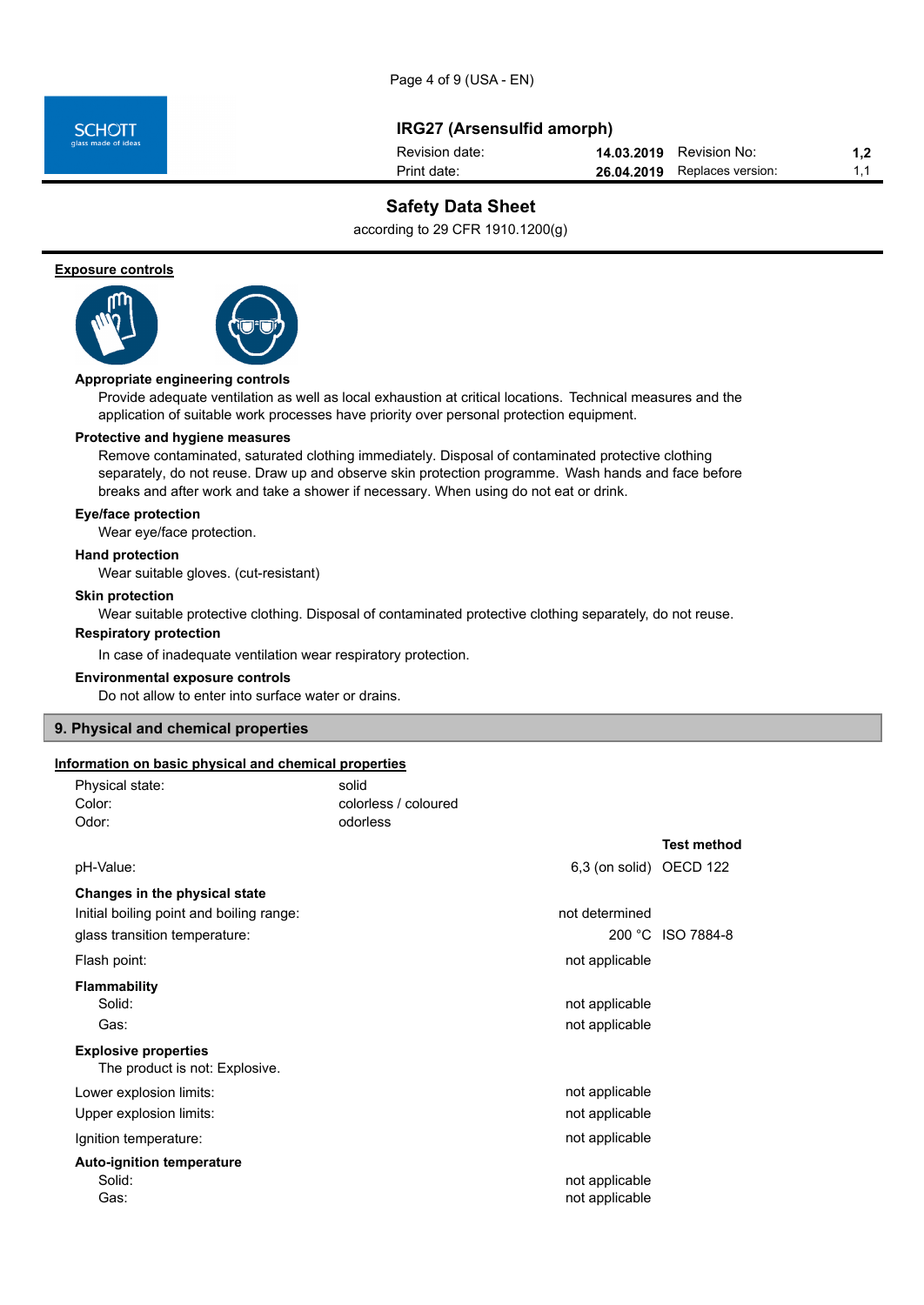| 26.04.2019 Replaces version:<br>Print date: | 11 |
|---------------------------------------------|----|

## **Safety Data Sheet**

according to 29 CFR 1910.1200(g)

| Decomposition temperature:                     | 365 °C                                                      |  |
|------------------------------------------------|-------------------------------------------------------------|--|
| <b>Oxidizing properties</b><br>Not oxidising.  |                                                             |  |
| Vapor pressure:                                | up to Tg no significant vapor pressure is to<br>be expected |  |
| Density (at 20 $^{\circ}$ C):                  | $3,20$ g/cm <sup>3</sup>                                    |  |
| Water solubility:                              | Immiscible                                                  |  |
| Solubility in other solvents<br>Not oxidising. |                                                             |  |
| Partition coefficient:                         | The substance is not soluble in water.                      |  |
| Viscosity / dynamic:                           | not applicable (solid)                                      |  |
| Viscosity / kinematic:                         | not applicable (solid)                                      |  |
| Vapor density:                                 | not applicable                                              |  |
| Evaporation rate:                              | not applicable                                              |  |
| <b>Other information</b>                       |                                                             |  |
| Odor threshold: not determined                 |                                                             |  |

### **10. Stability and reactivity**

#### **Reactivity**

No hazardous reaction when handled and stored according to provisions.

#### **Chemical stability**

Stability: Stable

The product is stable under storage at normal ambient temperatures. Degassing takes place from temperatures above: >300 °C Decompostion takes place from temperatures above: 365 °C

### **Possibility of hazardous reactions**

Hazardous reactions: May occur

Reacts with : Strong acid, hydrofluoric acid, phosphoric and phosphorous acid, Alkali (lye), concentrated

## **Conditions to avoid**

**Humidity** 

Temperature > point of degassing (Formation of: Metal oxide smoke, toxic)

#### **Incompatible materials**

Strong acid, hydrofluoric acid, phosphoric and phosphorous acid, Alkali (lye), concentrated

#### **Hazardous decomposition products**

Metal oxide smoke, toxic (Temperature > point of degassing)

#### **11. Toxicological information**

#### **Information on toxicological effects**

**Route(s) of Entry** dermal, Inhalation

**Acute toxicity**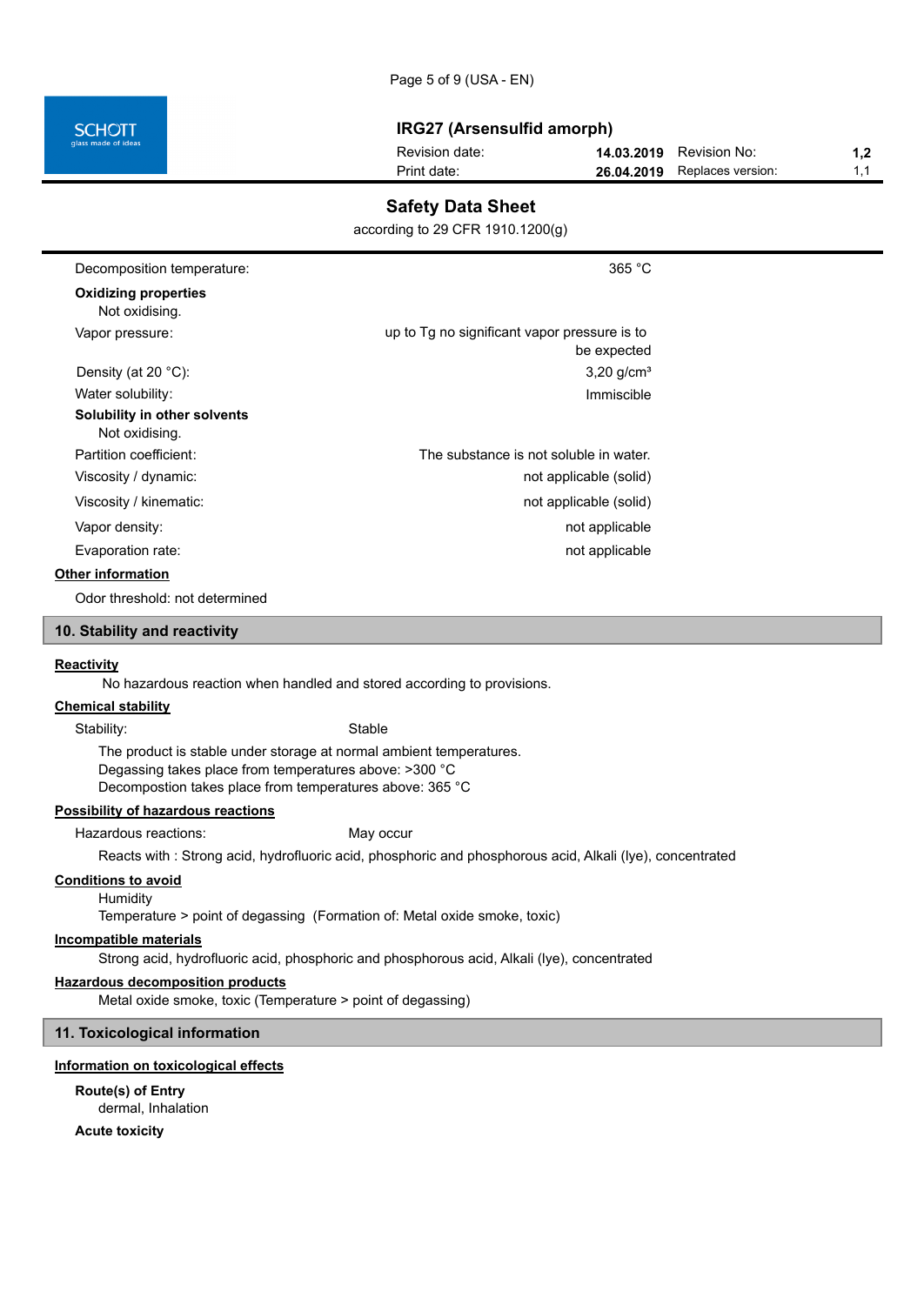| Revision date: | <b>14.03.2019</b> Revision No: |    |
|----------------|--------------------------------|----|
| Print date:    | 26.04.2019 Replaces version:   | 11 |

## **Safety Data Sheet**

according to 29 CFR 1910.1200(g)

Harmful if inhaled

The toxicological potential of glasses results from the bioavailability of individual components when used improperly. This is determined by the bioaccessibility test according to Fraunhofer. It is a leaching method of the material performed in 5 artificial body fluids.

Acute oral toxicity: no bioaccessibility detected

Acute dermal toxicity: no bioaccessibility detected

Acute inhalation toxicity:

The following substances can be extracted and are bioavailable:

 1,6 % arsenic(III) = 2,1 % diarsenic trioxide; arsenic trioxide (Method: Bioaccessibility; Fraunhofer) DNEL worker (inhalative, long-term, systemic): 0,005 mg/m<sup>3</sup> ATEmix calculated: 3,1 mg/l Result / evaluation: Acute Toxicity, Category 4 (Data obtained by expert judgement.; Calculation method.)

| <b>CAS No</b> | <b>Components</b>                    |      |         |                |               |               |
|---------------|--------------------------------------|------|---------|----------------|---------------|---------------|
|               | I Exposure route                     | Dose |         | <b>Species</b> | <b>Source</b> | <b>Method</b> |
| 1327-53-3     | diarsenic trioxide; arsenic trioxide |      |         |                |               |               |
|               | oral                                 | IATE | 5 mg/kg |                |               |               |

#### **Irritation and corrosivity**

Based on available data, the classification criteria are not met. Skin corrosion/irritation: pH: 6,3 (OECD 122) Result / evaluation: Not an irritant.

Serious eye damage/irritation: pH: 6,3 (OECD 122) Result / evaluation: Not an irritant.

#### **Sensitizing effects**

Based on available data, the classification criteria are not met.

## **Carcinogenic/mutagenic/toxic effects for reproduction**

May cause cancer (diarsenic trioxide; arsenic trioxide) Germ cell mutagenicity: Based on available data, the classification criteria are not met. Reproductive toxicity: Based on available data, the classification criteria are not met. The following substances can be extracted and are bioavailable: 1,6 % arsenic(III) = 2,1 % diarsenic trioxide; arsenic trioxide Method Bioaccessibility; Fraunhofer Result / evaluation: Carcinogenicity 1A (Data obtained by expert judgement.; Calculation method.)

## **Specific target organ toxicity (STOT) - single exposure**

Based on available data, the classification criteria are not met.

## **Specific target organ toxicity (STOT) - repeated exposure**

Based on available data, the classification criteria are not met.

- Carcinogenicity (OSHA): Arsenic compounds, inorganic is listed.
- Carcinogenicity (IARC): Arsenic compounds, inorganic is listed in group 1.
- Carcinogenicity (NTP): Arsenic compounds, inorganic is listed in group Known.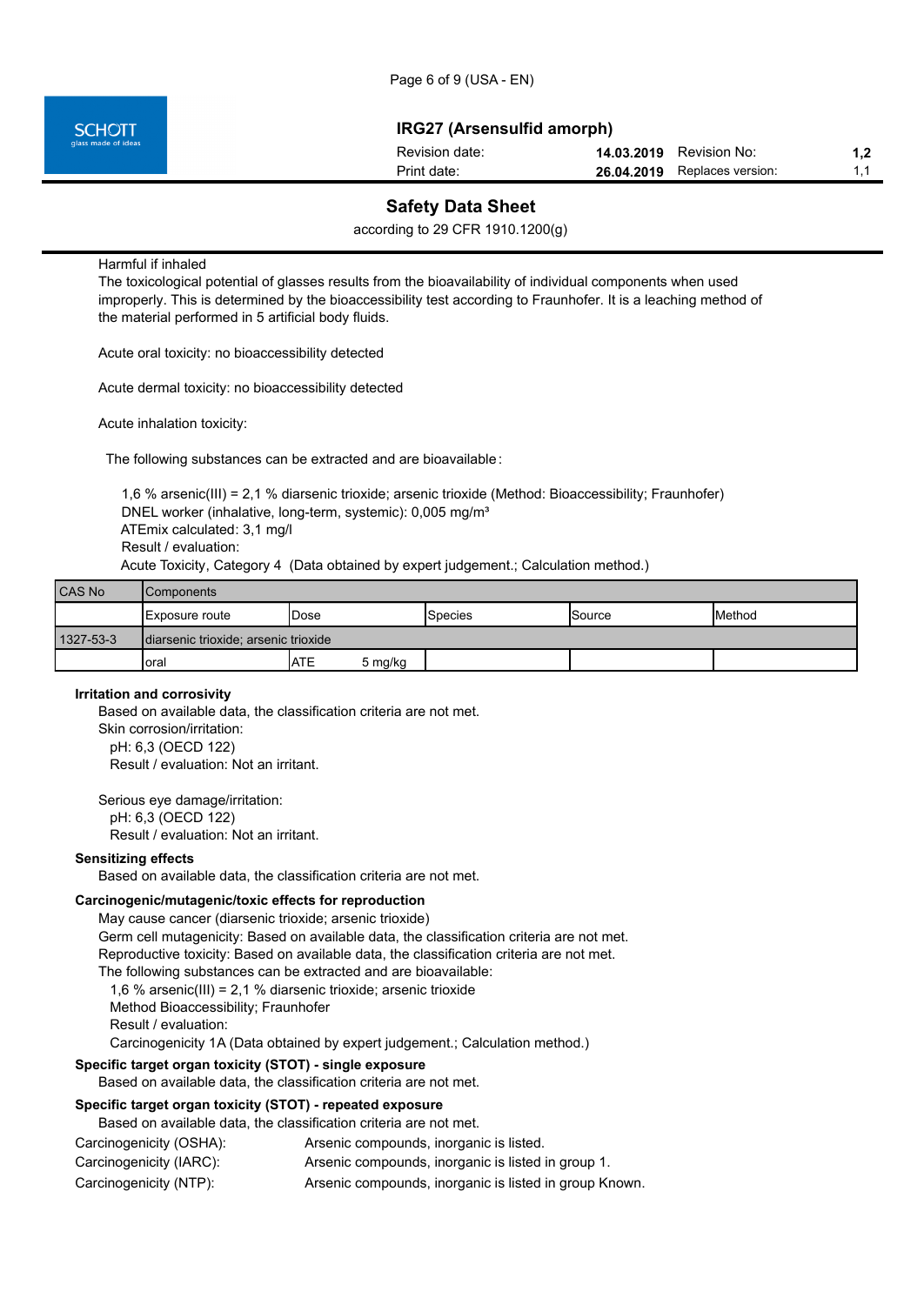| Revision date: | <b>14.03.2019</b> Revision No: | 1.2 <sub>2</sub> |
|----------------|--------------------------------|------------------|
| Print date:    | 26.04.2019 Replaces version:   | 1.1              |

## **Safety Data Sheet**

according to 29 CFR 1910.1200(g)

#### **Aspiration hazard**

Based on available data, the classification criteria are not met.

### **12. Ecological information**

#### **Ecotoxicity**

The ecotoxicological effect of glasses is determined by the ecological accessability of hazardous substances that can be released under environmental conditions from the glass matrix. For characterization, the OECD29 test is used. In the evaluation, the leachable hazardous substance content, in relation to the total amount of the per se non-hazardous glass, is treated as a standard mixture proportion and classified accordingly.

Result / evaluation: The product is not: Ecotoxic.

The following substances can be extracted and are bioavailable:

1,9 mg/kg (arsenic(III)) = 0,00025 % (diarsenic trioxide; arsenic trioxide) (Method: OECD 29)

M-factor: 1

 Result / evaluation: no classification (Data obtained by expert judgement.; Calculation method.)

#### **Persistence and degradability**

The product has not been tested.

#### **Bioaccumulative potential**

The product has not been tested.

#### **Mobility in soil**

The product has not been tested.

## **Other adverse effects**

No information available.

## **Further information**

Avoid release to the environment.

#### **13. Disposal considerations**

## **Waste treatment methods**

#### **Advice on disposal**

Do not allow to enter into surface water or drains. Neither the product nor the residues from the processing. Dispose of waste according to applicable legislation.

#### **Contaminated packaging**

Dispose of waste according to applicable legislation.

#### **14. Transport information**

| <b>US DOT 49 CFR 172.101</b>     |                                                          |
|----------------------------------|----------------------------------------------------------|
| Proper shipping name:            | No dangerous good in sense of this transport regulation. |
| <b>Marine transport (IMDG)</b>   |                                                          |
| UN number:                       | No dangerous good in sense of this transport regulation. |
| UN proper shipping name:         | No dangerous good in sense of this transport regulation. |
| Transport hazard class(es):      | No dangerous good in sense of this transport regulation. |
| Packing group:                   | No dangerous good in sense of this transport regulation. |
| Air transport (ICAO-TI/IATA-DGR) |                                                          |
| UN number:                       | No dangerous good in sense of this transport regulation. |
| UN proper shipping name:         | No dangerous good in sense of this transport regulation. |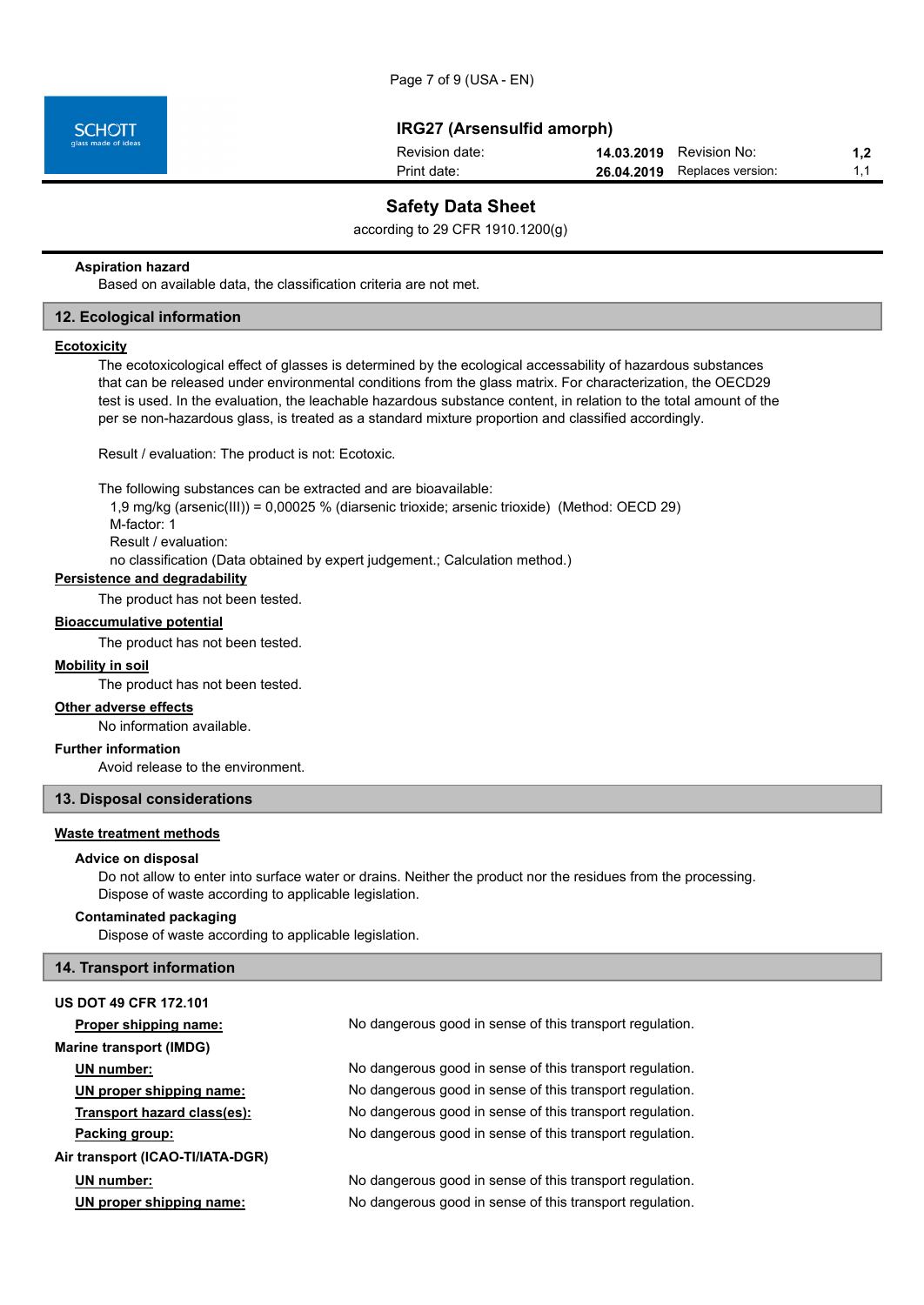Page 8 of 9 (USA - EN)

**IRG27 (Arsensulfid amorph)**

| Revision date: | <b>14.03.2019</b> Revision No: | 1,2 |
|----------------|--------------------------------|-----|
| Print date:    | 26.04.2019 Replaces version:   |     |

## **Safety Data Sheet**

according to 29 CFR 1910.1200(g)

| Transport hazard class(es):                                                                               | No dangerous good in sense of this transport regulation.                                       |  |
|-----------------------------------------------------------------------------------------------------------|------------------------------------------------------------------------------------------------|--|
| Packing group:                                                                                            | No dangerous good in sense of this transport regulation.                                       |  |
| <b>Environmental hazards</b>                                                                              |                                                                                                |  |
| ENVIRONMENTALLY HAZARDOUS:                                                                                | no                                                                                             |  |
| <b>Special precautions for user</b><br>No information available.                                          |                                                                                                |  |
| <b>Transport in bulk according to Annex II of MARPOL 73/78 and the IBC Code</b>                           |                                                                                                |  |
| not applicable                                                                                            |                                                                                                |  |
| 15. Regulatory information                                                                                |                                                                                                |  |
| <b>U.S. Regulations</b>                                                                                   |                                                                                                |  |
| <b>National Inventory TSCA</b>                                                                            |                                                                                                |  |
| Glass, nonoxide, chemicals: No.                                                                           |                                                                                                |  |
| diarsenic trioxide; arsenic trioxide: Yes.                                                                |                                                                                                |  |
| National regulatory information                                                                           |                                                                                                |  |
| SARA Section 302 Extremely hazardous substances:                                                          |                                                                                                |  |
| Arsenic trioxide (1327-53-3): Reportable quantity = 1 lbs., Threshold planning quantity = 100/10,000 lbs. |                                                                                                |  |
| SARA Section 304 CFRCI A:                                                                                 |                                                                                                |  |
| Arsenic trioxide (1327-53-3): Reportable quantity = 1 (0.454) lbs. (kg)<br>SARA Section 311/312 Hazards:  |                                                                                                |  |
|                                                                                                           | Arsenic trioxide (1327-53-3): Delayed (chronic) health hazard, Immediate (acute) health hazard |  |
| SARA Section 313 Toxic release inventory:                                                                 |                                                                                                |  |
|                                                                                                           | Arsenic trioxide (1327-53-3): De minimis limit = $0.1\%$ , Reportable threshold = Standard     |  |
| Clean Air Act Section 112(b):                                                                             |                                                                                                |  |
| Arsenic trioxide (1327-53-3)                                                                              |                                                                                                |  |
| <b>State Regulations</b>                                                                                  |                                                                                                |  |

## **Safe Drinking Water and Toxic Enforcement Act of 1986 (Proposition 65, State of California)**

WARNING: This product can expose you to chemicals including Arsenic (inorganic oxides) (developmental), which are known to the State of California to cause cancer, birth defects or other reproductive harm. For more information go to www.P65Warnings.ca.gov.

## **Additional information**

To follow: 29 CFR Part 1910.1018 (Inorganic arsenic)

## **16. Other information**

**SCHOTT** 

| <b>Hazardous Materials Information Label (HMIS)</b> |            |
|-----------------------------------------------------|------------|
| Health:                                             | 2          |
| Flammability:                                       | O)         |
| Physical Hazard:                                    | O          |
| <b>NFPA Hazard Ratings</b>                          |            |
| Health:                                             | 2          |
| Flammability:                                       | O          |
| Reactivity:                                         | 0          |
| Unique Hazard:                                      |            |
| <b>Changes</b>                                      |            |
| Revision date:                                      | 14.03.2019 |
| Revision No:                                        | 1,2        |



This data sheet contains changes from the previous version in section(s): 3,8,9,10,11,12,13,15.